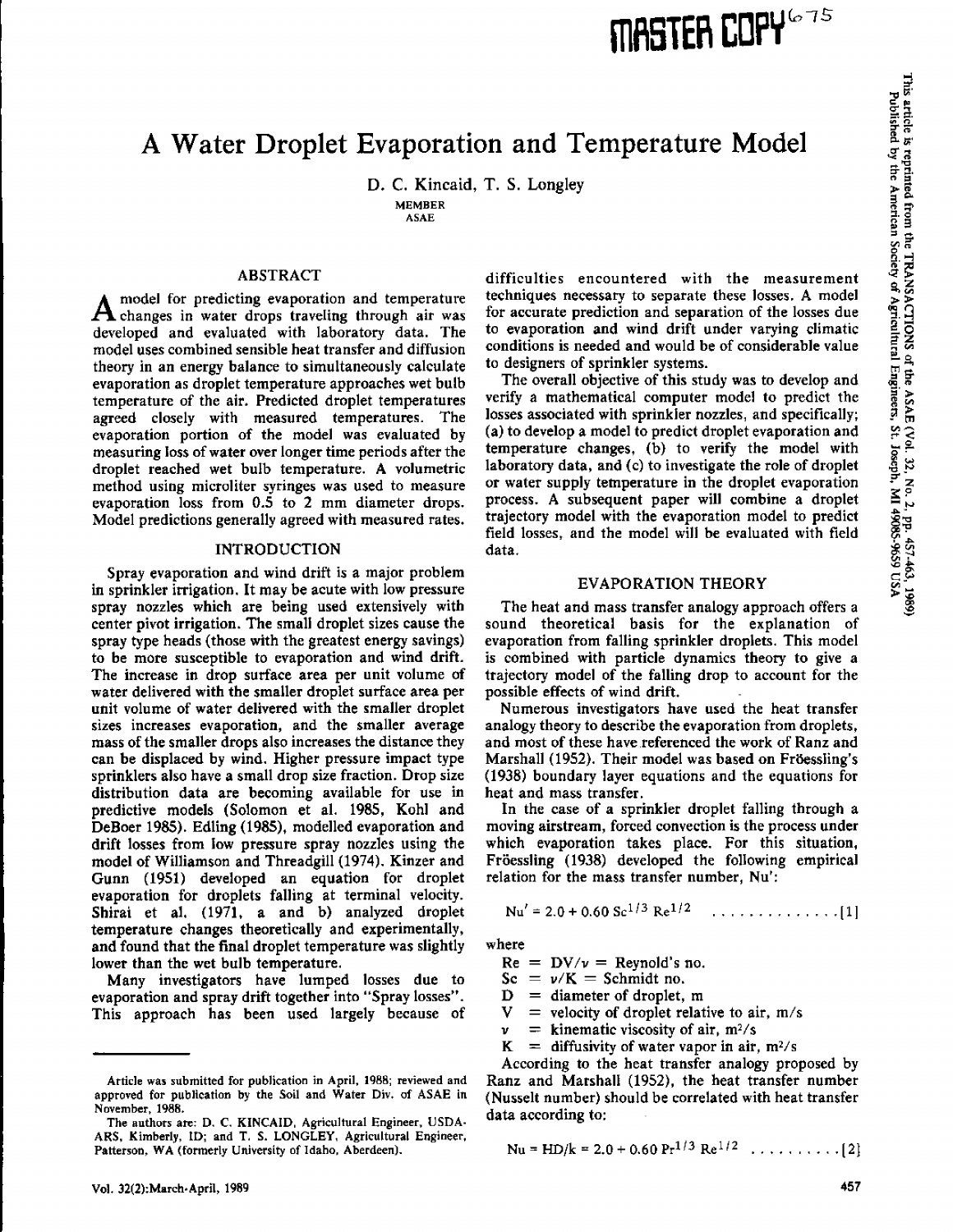where

- $Pr = Prandtl$  no.  $= C_p \mu/k$
- $H =$  heat transfer coefficient J m<sup>-2</sup> K<sup>-1</sup> s<sup>-1</sup>
- $C_p$  = heat capacity of air at constant pressure, J kg<sup>-1</sup>  $K-1$
- $\mu$  $=$  dynamic viscosity of air, kg s<sup>-1</sup> m<sup>-1</sup>
- $k =$  thermal conductivity of air,  $J s^{-1} m^{-1} K^{-1}$

These equations meet the theoretical requirement that  $Nu' = Nu = 2.0$  at  $Re = 0.0$ . Knudsen and Katz (1958) also described equtions 1 and 2 and give the following ranges for the parameters.

 $(1)$  1 < Re <70,000

(2) 0.6 < Pr <400

(3) 0.6 < Sc <400

Marshall (1954) gave the following empirical equation the mass transfer of water vapor from spheres in forced convection:

$$
k_g = K \rho_a Nu'/(M_mDP_f)
$$
 ... ... ... ... [3]

where

- $k_g$  = the mass transfer coefficient
- $\dot{M}_m$  = the mean molecular weight of the gas mixture in the transfer path  $= 29.0$  for air
- $P_f$  = partial pressure of air, kPa

 $\rho_{\rm a}$  = density of air, kg m<sup>-3</sup>

This analysis was based on the following assumptions: (a) air temperature and pressure were constant, (b) evaporation did not affect ambient humidity (there was a large volume of air per droplet), (c) there was no turbulence in the air as the droplets fell through it, and (d) the droplets were spherical and were pure water. Of these assumptions, all but c were reasonable. With fine drops  $(D \le 1$  mm), turbulent effects are not negligible. and detracted considerably from the accuracy of later researchers' experimental results (Goering et al., 1972).

Goering et al. (1972) made a slight modification to the Marshall equation, and using geometric and mass definitions derived the following equation for the rate of diameter change for an evaporating spray droplet:

$$
dD/dt = -2 (M_v/M_m)(K/D)(\rho_a/\rho_d)(\Delta P/P_f) N_u' \dots [4]
$$

where  $M<sub>v</sub>$  = the molecular weight of the diffusing water  $vapor = 18.0$ 

- $\Delta P$  = vapor pressure difference, kPa
- $p_{d}$  = density of liquid in drop, = 1000 kg/m<sup>3</sup> for water.

All of the quantities in parentheses are dimensionless, with the exception of  $K/D$ , which has dimensions of  $L/T$ . The diffusivity K, is a function of both air temperature and pressure and is taken from List (1963) as:

K = (101.3/P.) 8.8 x 10-10 T<sup>k</sup> 1.81 5]

where

 $T_K$  = water temperature in °K

 $P_a$  = atmospheric pressure in kPa

Previous authors (Goering et al. 1972, Williamson and Threadgill 1974, and Edling, 1985) have assumed diffusivity is a function of temperature alone. Equation [5] gave better agreement between the model and the data collected in this study than did the previously used

functions, which gave lower values of diffusivity (and evaporation rates). The air pressure was determined by

Pa = 101.3 (1 - 2.257 x 10- 5 E) 5,255 [6]

where  $E =$  the elevation of the test site, m (1200 m in this study).

In the Goering (1972) model, the droplet temperature was assumed to be the same throughout and equal to the wet bulb temperature. Consequently, the vapor pressure difference is:

LP = Ps - Pv <sup>1</sup> 7]

where  $P_s$  is the saturation pressure at the wet bulb temperature of the air, and  $P<sub>v</sub>$  is vapor pressure at the dry bulb temperature (or saturation pressure at the dewpoint).

Because the airstream contains only air and water vapor, the total pressure  $P_{\rm a}$  (atmospheric) is the sum of the partial pressures of the air and water vapor, and

<sup>q</sup>P/P<sup>f</sup> = Ts — Pv)/(Pa Pv) [8]

All quantities on the right side of equation 4 are now known, and the evaporation rate dD/dt can be calculated for any time step dt, knowing the initial droplet size D.

Goering et al. (1972) used the Ranz and Marshall (1952, 1954) theory of evaporation and the Smith (1970) trajectory theory to develop an evaporation-drift model. The experimental data of Roth and Porterfield (1965) were used to verify the model. Williamson and Threadgill (1974) also used the mass diffusion equation in a form similar to equation [4]. They obtained good agreement between measured and predicted evaporation rates for drop diameters between 0.1 and 0.2 mm. Their form of the equation was found to give results nearly identical to equation [4] in this study.

## TEMPERATURE PREDICTION

The existing theory relating to evaporation from small drops assumes that the temperature of the droplet reaches the wet bulb temperature of the air instantaneously as the droplets leave the nozzles. For spray applications (spraying of agricultural chemicals) or evaporative cooling applications where the droplets involved are relatively small  $(d< 0.55$  mm), this is probably a very good assumption. This assumption precludes the possibility of latent heat transfer resulting in condensation, however. Pair et al. (1969) showed that the droplets involved in sprinkler irrigation did not necessarily reach the wet bulb temperature instantaneously upon leaving the nozzle. In any case, an experiment was undertaken to determine how quickly various size droplets reach the wet bulb temperature, which is explained in detail below. This section explains the theoretical equations necessary to describe the evaporation process both prior to and after the droplet comes to the wet bulb temperature from an energy balance standpoint.

Consider the energy balance of a drop leaving a nozzle at temperature  $T_1$  and approaching the wet bulb temperature. The energy or heat balance of the drop over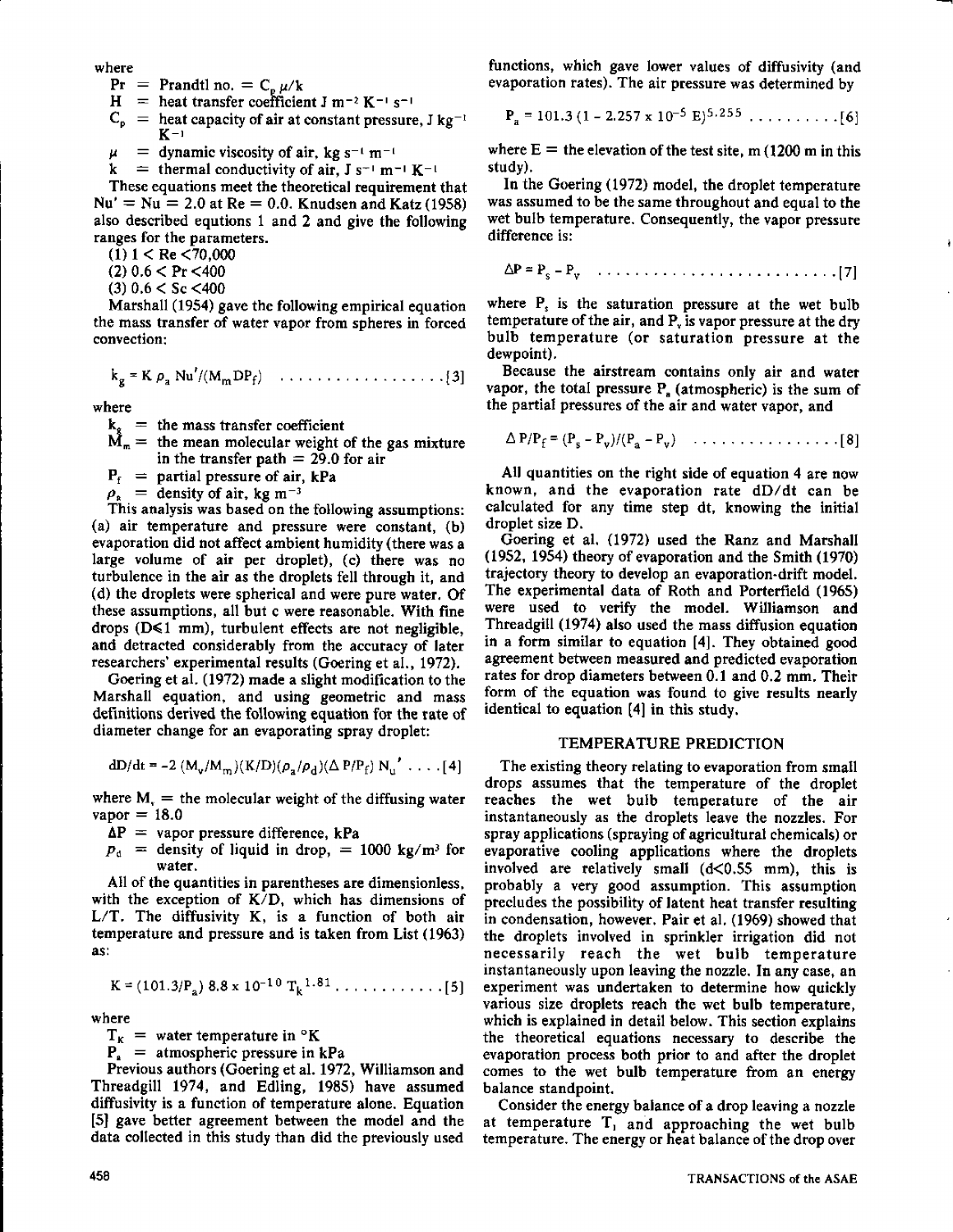a small time increment  $\Delta t$  can be written:

$$
H_s + \Delta S - \lambda \Delta M = 0 \quad \ldots \quad \ldots \quad \ldots \quad \ldots \quad \ldots \quad [9]
$$

where  $H<sub>s</sub>$  is the sensible heat transfer from the air to the  $drop, \Delta S = M\Delta T$ , the change in heat stored in the drop, M is the drop mass, and  $\lambda$  is the latent heat of vaporization.

Starting with the latent heat transfer, we have an expression from the mass diffusion equation (equation 4, but with the saturation pressure at the drop surface temperature, rather than wet bulb temperature) for the change in drop diameter, and mass AM.

$$
D_2 - D_1 = \Delta t(K/D_a) C_1 (P_s (T_1) - P_v) / (P_a - P_v) N_u'
$$
  
... (10)

where  $D_1$  and  $D_2$  are the drop diameters at the beginning and end of the time increment  $\Delta t$ , respectively, and  $D_a$  is the average drop diameter during the time increment. The constant  $C_1 = (M_v/M_m) (\rho_a/\rho_d)$ . P<sub>s</sub> (T<sub>1</sub>) is the saturation pressure (kPa) at the drop temperature,  $T_1$ .  $N_{\rm u}$ ' is the mass transfer number defined by equation [1]. Solving equation [10] for  $D_2$ , the drop mass can be calculated (drops are assumed spherical).

Next, H<sub>y</sub>, the sensible heat transfer, can be calculated by the Nusselt equation [2].

H. = Dt (k/Da } (T1 - T.) n D. 2 Nu [11]

where k = 1.93 x 10<sup>-6</sup> ( $T_{\kappa}$ )<sup>0.86</sup> is the thermal conductivity of the air  $(J s^{-1} m^{-1} K^{-1})$ .

Now equation [9] can be solved for the change in drop temperature over the small time increment At:

$$
\Delta T = T_2 - T_1 = 2 (\lambda \Delta M - H_s)/(M_2 + M_1) \dots \dots \dots [12]
$$

By alternately calculating the change in drop size (evaporation) from the mass transfer equation [10], and then calculating the change in drop temperature using the heat transfer equation for each small time step  $\Delta t$ , both drop size and temperature changes with time can be accurately modeled. These equations, [10], [11], and [12]), comprise the evaporation-temperature model.

# EXPERIMENTAL PROCEDURES

### **Evaporation Measurement With Single Drops**

To verify the evaporation portion of the model, the evaporation rates of individual droplets were measured when subjected to different temperature, humidity and air velocity conditions. A small wind tunnel was constructed which delivered air at velocities up to 10 m/s, comparable to the initial (and maximum) velocities of droplets leaving spray type sprinkler heads. Tests were conducted in a small room in which the air temperature and humidity could be controlled.

Steady-state temperature in the wind tunnel was measured with thermo-couples and dry bulb thermometers, and wet bulb temperature was measured with an aspirated electric psychrometer ("Psychron"). Air velocity was measured with a thermal anemometer

Because drop temperature changes occur within a few seconds, it was not possible to measure temperature change and evaporation simultaneously. The temperature change tests were run separately from the evaporation tests which were conducted at constant drop temperature, and for longer time periods.

The internal temperature of the droplets was measured with a copper-constant thermocouple (wire diameter 0.05 mm) according to the procedures outlined in Ranz and Marshall (1952a). A Nickolet Model 2093 recorder with printer was used by Longley (1984) to monitor the time rate of change of the internal temperature of the droplet.

To produce a changing drop temperature, water was drawn with a syringe from a beaker at a temperature either higher or lower than the wet bulb temperature. The droplet was then deposited on the thermocouple in the moving airstream. The temperature response of the droplet in the moving airstream was then recorded. it was necessary to use very hot (boiling) or cold (ice bath) water to obtain a droplet of suitable temperature after extrusion through the needle. Additional details of the procedure are given in Longley (1984).

The process of measuring the evaporation rate for a single drop involves suspending a drop in an airstream and noting the change in the droplet diameter over time as evaporation takes place. Ranz and Marshall (1952a) describe a method whereby the droplet is suspended on a fine wire thermocouple or a drawn glass bead, and the change in diameter is measured with photographs taken at regular intervals. This method was used by Langley (1984). The photographic technique gave reasonbly good results, but a more accurate method was needed.

The following volumetric technique proved to be more accurate than photographic diameter measurement. A  $5-\mu L$  syringe was fitted with a micrometer (reading to 0.025 mm (0.001 inch)) to directly measure displacement of the plunger and volumetric loss. The syringe was mounted with the needle pointed downward into the airstream at the outlet of the wind tunnel. A drop of known initial volume was then extruded from the needle. After allowing the drop to evaporate for a time period of 30 to 120 s, the drop was then drawn back into the syringe. The net loss was measured by the net plunger displacement required to bring the water surface back to its initial position at the tip of the needle.

The loss rate was computed for the average drop size during the test. The actual change in drop size was relatively small. For drops between 0.3 mm and 2 mm diameter, a  $5-\mu L$  syringe (Hamilton no. 95) with a 0.18 mm diameter silica needle was used. Tests were also run with 1 and  $2-\mu L$  syringes with stainless steel needles (0.5-mm diameter). For drop diameters of 1.5 to 2.5 mm, a  $10-\mu L$  syringe was used.

 $\mathbf{\mathbf{\hat{j}}}$ 

<sup>\*</sup>The use of trade names is for information only and does not constitute endorsement of a manufacturers product by the authors or the USDA.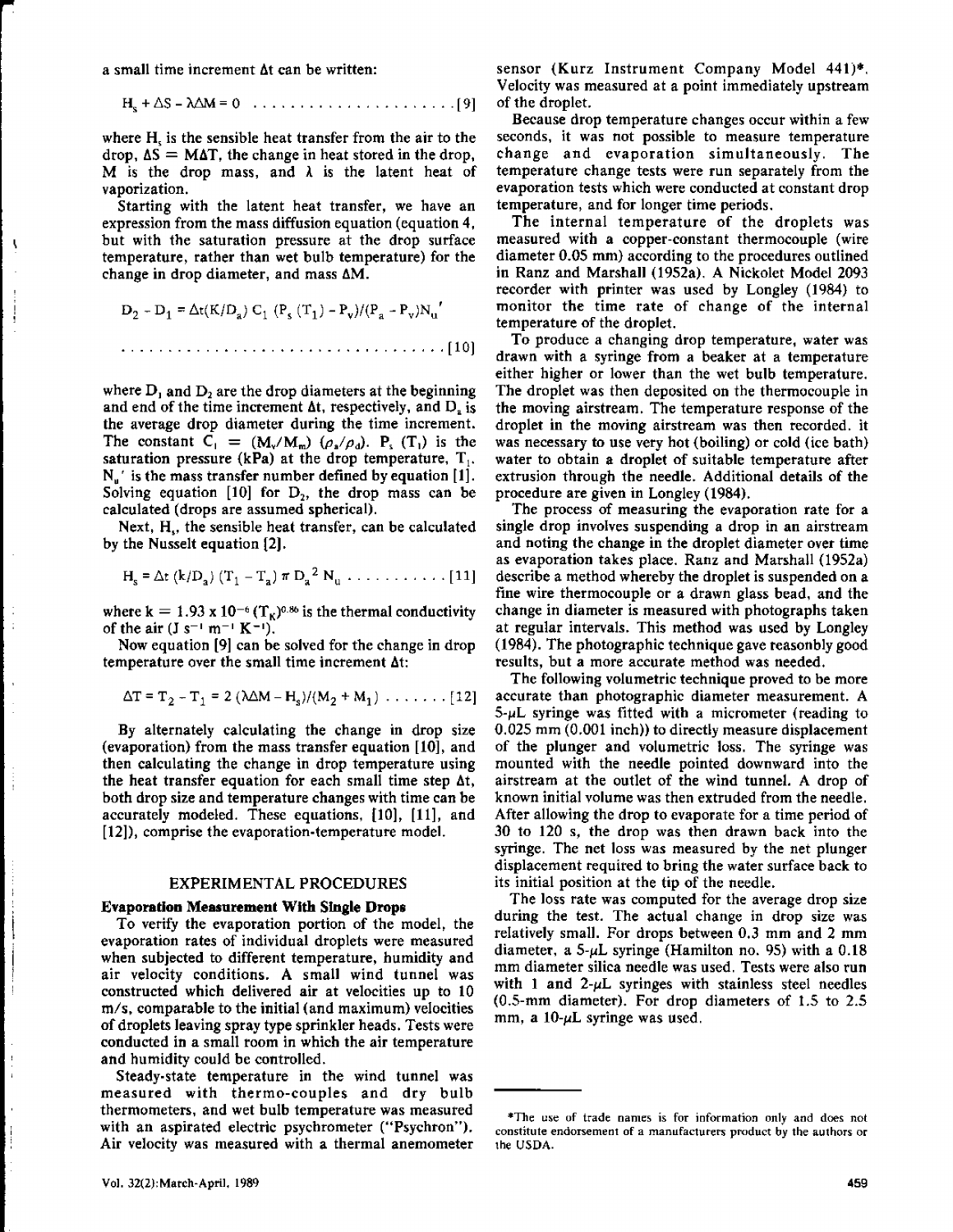

Fig. 1-Drop temperature - time for high air temperature (33°C).

#### RESULTS

#### **Drop Temperature Prediction**

The temperature predictions with the combined heat transfer-diffusion model were evaluated with laboratory droplet temperature data obtained by the procedure explained above. The results indicated excellent agreement between model drop temperature prediction and the laboratory drop temperature data for a wide variety of conditions in the wind tunnel.

Fig. 1 shows this comparison for high air temperature  $(33^{\circ}C)$ . Figs. 2 and 3 show the same comparisons for medium (23°C) and low (13°C) air temperature conditions, respectively. The initial droplet temperature is shown at zero time for each test. Tests were run with initial temperature above and below the wet bulb temperature. The wet bulb temperatures were slightly different for each test. The drop size was about 2 mm for these tests. In most tests the model prediction follows the actual data to within 2°C. In some of the tests shown, the model approached wet bulb temperature faster than did the data. The overall accuracy of the model temperature predictions appears to be acceptable.

The model actually predicts that the droplet



Fig. 2-Drop temperature - time for medium air temperature (22 to **25°C).**



**Fig. 3—Drop temperature - time for low air temperatures 110 to 15°C).**

temperature drops slightly below the wet bulb temperature. The magnitude of this temperature depression depends upon what diffusivity function is used. With diffusivity defined by equation [5], and  $E=1200$  m, the model predicted final drop temperatures about 0.2 to 0.4°C below the wet bulb. This theoretical prediction could not be verified by the experimental data taken in this study. However, Shirai et at. (1971a,b) also found this effect and verified it experimentally. Kinzer and Gunn (1951) also found a tendency for measured drop temperatures to be slightly lower than wet bulb temperature. Therefore, this effect appears to be real. The explanation for this may be that a water droplet may evaporate and cool more efficiently than a wick-covered thermometer, and the **droplet temperature may be closer to the true wet bulb temperature.**

**Figs. 4 and 5 show** the effects of droplet size and velocity relative to the air on the time required to



**Fig. 4—The effect of droplet relative velocity an the time required for the drop to come to wet bulb temperature.**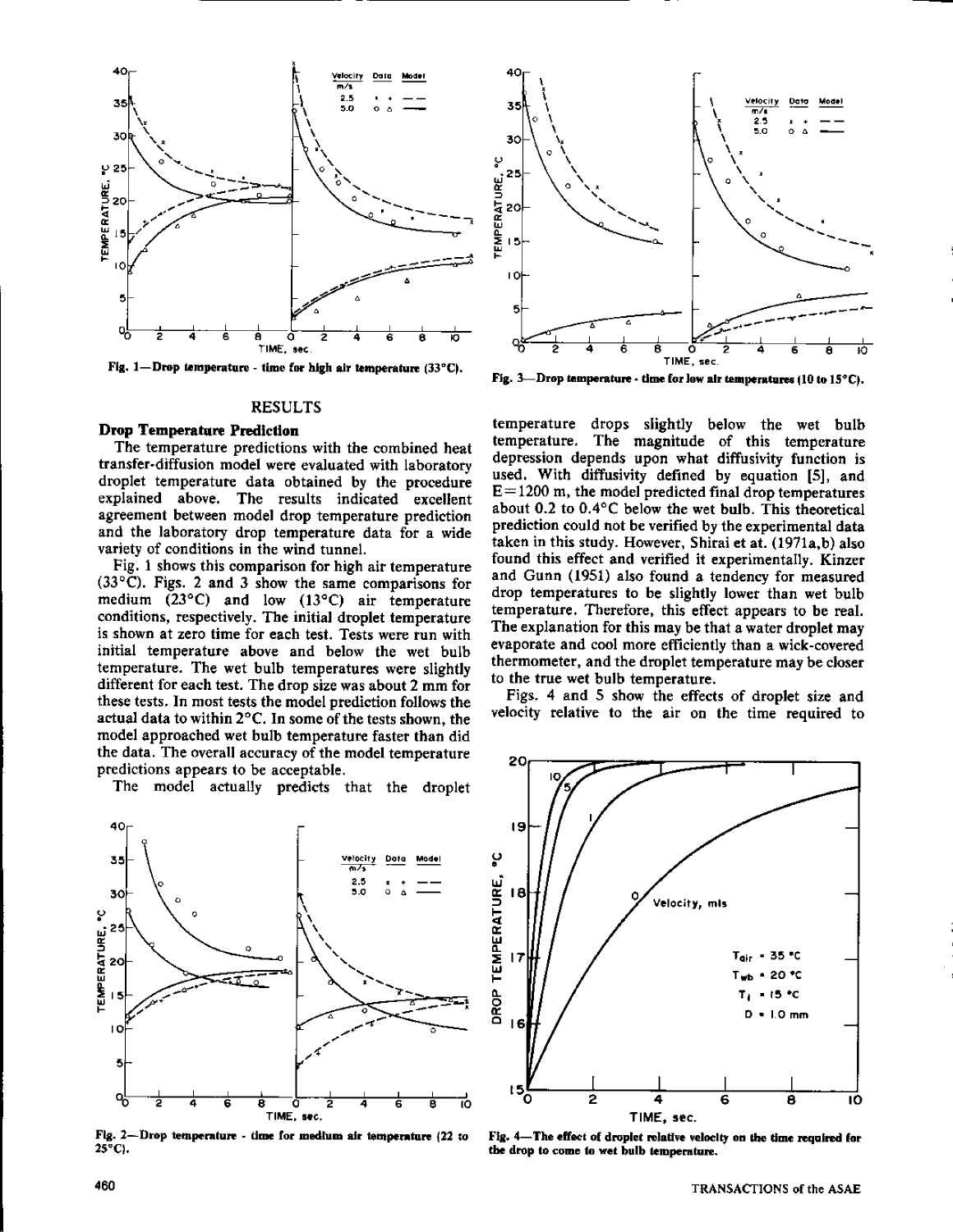

**Fig. 5-Effect of drop size on time required for drop to approach wet bulb temperature.**

approach wet bulb temperature. Drop size has a large effect on the rate of temperature change, whereas velocity has a relatively small effect.

## **Evaporation Rates at Constant Droplet Temperature**

Initially, results obtained using the diffusion model (equation [4]) and heat transfer model (equation [2]) were compared separately with experimental data to determine which model would most accurately predict droplet evaporation. These comparisons were based on the assumption that the droplet had already reached constant temperature, a fact that will later be explored in greater detail. The heat transfer model (equation [2]) calculates sensible heat transfer, which can be converted to equivalent latent heat or mass loss as described in equation [11].

Comparison of the two models showed that they yield nearly identical results when drop temperature is assumed equal to wet bulb temperature. The unsteady state case showed that the sensible and latent heat components balance as the drop approaches a constant temperature slightly below the wet bulb temperature. The droplet temperature depression has a relatively small effect on the overall heat transfer rate. Therefore, for the steady state case, either model will give reasonable predictions of evaporation rates.

To evaluate the model for prediction of evaporation rates, the microliter syringe method was used. Drop sizes in the range of 0.3 to 1.5-mm diameter were tested. This is the range which occurs with low pressure spray systems and the low end of the impact sprinkler drop size distributions. Drops larger than about 1.5 mm had insignificant evaporation, and drops smaller than 0.3 mm could not be measured accurately. The evaporation rate is expressed in terms of percent mass loss per second as shown in Figs. 6 to 10. This gives a meaningful representation of the increasing relative evaporation loss as drop size decreases.



**Fig. 6--Evaporation rate vs. drop size for high air temperature and low humidity.**

Fig. 6 shows measured and model predicted evaporation rates for high air temperature (31°C) and low (22% relative) humidity conditions. Fig. 7 shows the effect of drop size on evaporation for medium temperature (22 $^{\circ}$ C) and high humidity (81%). In these cases the measured loss rates were slightly higher than those predicted by the model. Figs. 8, 9 and 10 show measured and computed rates plotted for various temperature and velocity conditions. Model predictions were reasonably accurate but there is a tendency for the model to underpredict loss rates for the smallest drops measured (0.3 to 0.5 mm). Some of the difference may be due to experimental error in measuring loss from the smallest drops.



**Fig. 7-Evaporation rate vs. drop size for medium temperature and high relative humidity.**

T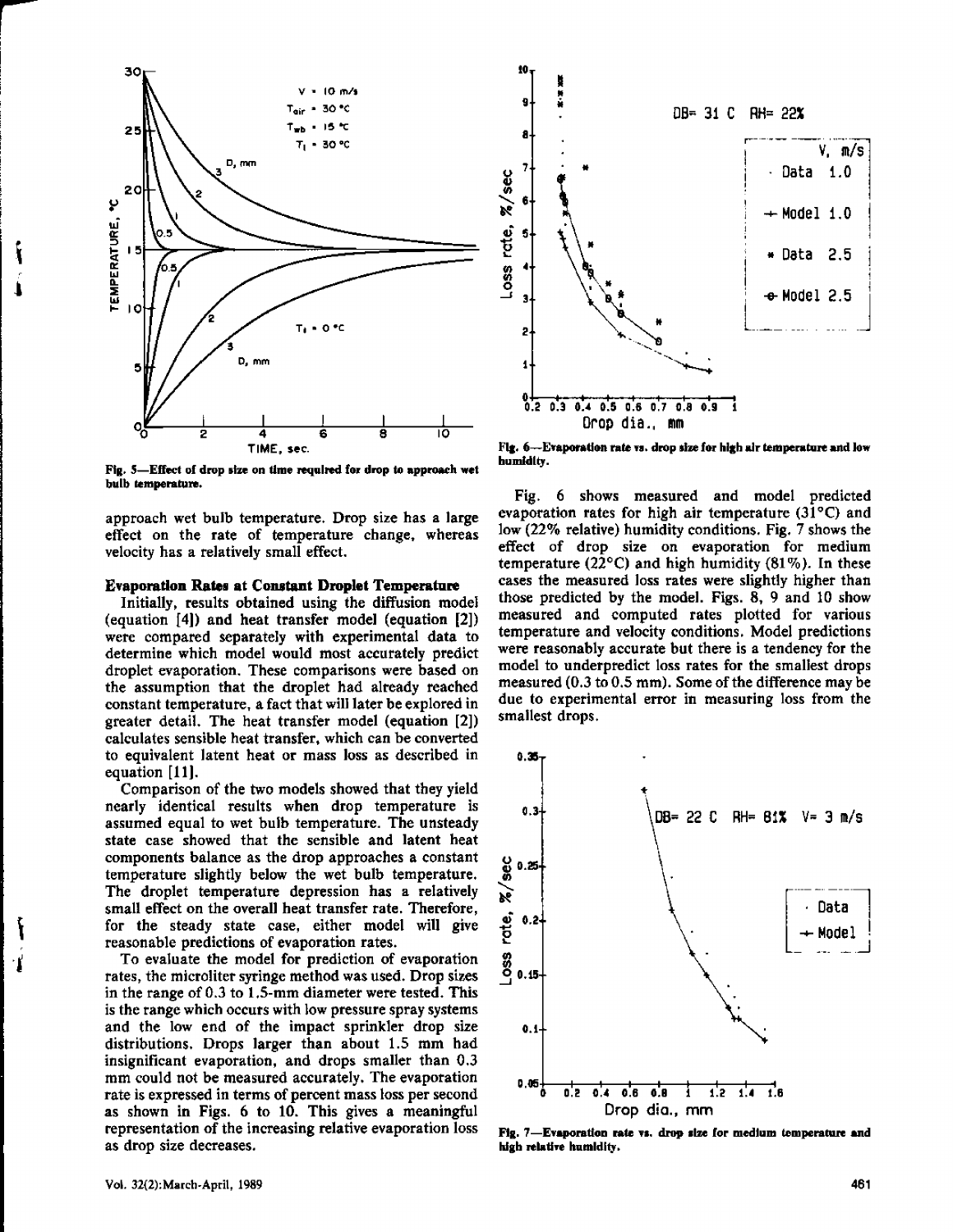

**Fig. 8—Comparison of measured and computed evaporation rates flow range).**

# **Factors Affecting Droplet Evaporation**

In order to better understand the evaporation process as it affects sprinkler droplets and the variables that are important in predicting this evaporation (and wind drift also), it is instructive to consider changes in the model inputs and their effect on evaporation prediction. To do this, let us first consider the effects of changing ambient atmospheric conditions under which sprinklers might be operating, and then some of the physical characteristics of the droplets themselves, such as airspeed, drop size, and drop temperature.

The effect of the dry bulb temperature of the air evaporation is the most distinct. From Figs. 6 and 7, it is



**Fig. 9—Comparison of measured and computed evaporation rates (medium range).**



**Fig. 10—Comparison of measured and computed evaporation rates (high range).**

obvious that droplet evaporation is more rapid at higher air temperatures. Since droplet temperature has already come to wet bulb temperature, all sensible heat transferred to the droplet must be dissipated as latent heat lost in the evaporation process. Consequently, the evaporation (latent heat lost) is exactly balanced by the sensible heat input to the droplet from the air.

If the droplet is not at wet bulb when it exits the nozzle, however, the situation is much more complicated, which is normally the case. As we can see from the drop temperature charts (Figs. 1 to 5), it may take as much as 8 s for the droplet to reach the wet bulb temperature. When we consider that typical droplet flight times are on the order of 1 to 2 s, unless the water supply is close to the wet bulb temperature of the air, it is unlikely that any but the smallest droplets will reach wet bulb temperature before hitting the ground.

The relative velocity of the droplet to the air determines the Reynolds number in the mass diffusion and heat transfer equations. The heat transfer rate is proportional to velocity to the 1/2 power. Thus the model is less sensitive to velocity. The velocities used in the tests varied from zero to about twice the terminal velocities of the drop sizes tested. Higher velocities were desirable, however, droplets would not stay on the syringe needles at higher velocities. Drops leave sprinkler nozzles at higher velocities with the smaller drops (which tend to evaporate significantly) rapidly approaching terminal velocity relative to the air.

# CONCLUSIONS

Two approaches were tested in the evaporation portion of the model, using existing theory of heat and mass transfer. After testing these separately, the heat transfer, and mass diffusion equations were combined in an energy balance to predict droplet temperature changes with time. The combined model predicted that droplets approach and actually drop slightly below the wet bulb